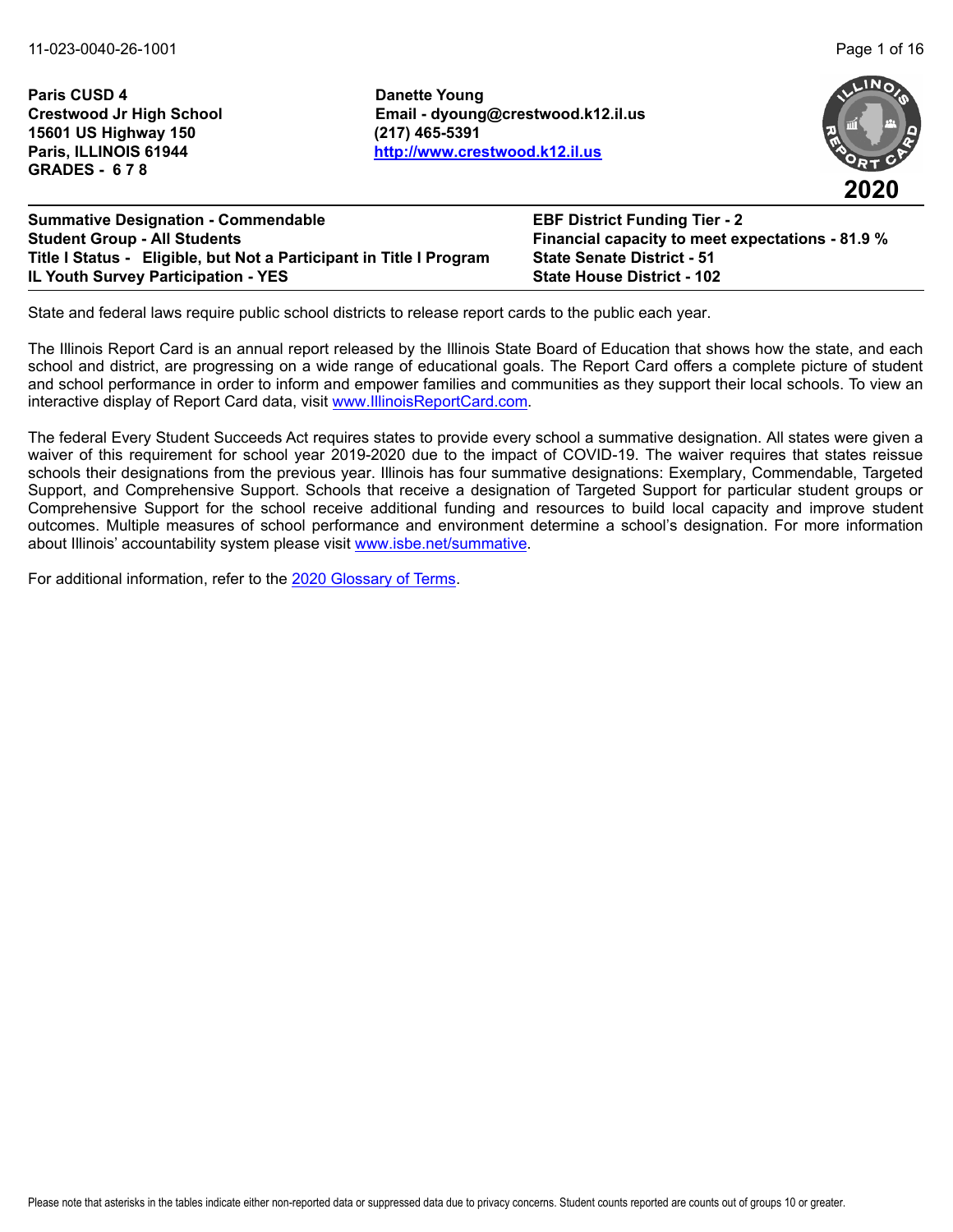|                 | <b>STUDENT ENROLLMENT</b> |         |              |          |         |                                                   |                    |                         |                                                         |         |                      |                 |
|-----------------|---------------------------|---------|--------------|----------|---------|---------------------------------------------------|--------------------|-------------------------|---------------------------------------------------------|---------|----------------------|-----------------|
|                 | All                       | White   | <b>Black</b> | Hispanic | Asian   | <b>Native</b><br>Hawaiian<br>/Pacific<br>Islander | American<br>Indian | Two or<br>More<br>Races | <b>Children</b><br>with<br><b>Disabilities Learners</b> | English | Low<br><b>Income</b> | <b>Homeless</b> |
| School          | 150                       | 141     | $\star$      | 5        | c       | $\star$                                           | *                  | ∩                       | 12                                                      |         | 58                   | 6               |
|                 |                           | 94.0%   | $\star$      | 3.3%     | 1.3%    | *                                                 | $\star$            | 1.3%                    | 8.0%                                                    | 0.7%    | 38.7%                | 4.0%            |
| <b>District</b> | 474                       | 456     |              | 6        | 4       | *                                                 |                    | 6                       | 48                                                      | C<br>∠  | 148                  | 13              |
|                 |                           | 96.2%   | 0.2%         | 1.3%     | 0.8%    | *                                                 | 0.2%               | 1.3%                    | 10.1%                                                   | 0.4%    | 31.2%                | 2.7%            |
| <b>State</b>    | 1,957,018                 | 929,443 | 324,212      | 519,982  | 102,732 | 2,035                                             | 4,936              | 73,678                  | 348,751                                                 | 245,502 | 949,618              | 38,890          |
|                 |                           | 47.5%   | 16.6%        | 26.6%    | 5.2%    | 0.1%                                              | 0.3%               | 3.8%                    | 17.8%                                                   | 12.5%   | 48.5%                | 2.0%            |
|                 |                           |         |              |          |         |                                                   |                    |                         |                                                         |         |                      |                 |

**Student Enrollment** is based on Serving School.

**Children with Disabilities** are those students eligible to receive special education services through an IEP or support through a 504 plan. **English Learners** are students eligible for transitional bilingual programs. **Low Income** are students who receive or live in households that receive SNAP or TANF; are classified as homeless, migrant, runaway, Head Start, or foster children; or live in a household where the household income meets the USDA income guidelines to receive free or reduced-price meals.

**Homeless** students are those who do not have permanent and adequate homes.

|                 | <b>CHRONIC ABSENTEEISM RATE</b> |       |              |                 |       |                           |          |        |                     |                 |          |               |
|-----------------|---------------------------------|-------|--------------|-----------------|-------|---------------------------|----------|--------|---------------------|-----------------|----------|---------------|
|                 |                                 |       |              |                 |       | <b>Native</b><br>Hawaiian |          | Two or | <b>Children</b>     | <b>Students</b> |          |               |
|                 |                                 |       |              |                 |       | /Pacific                  | American | More   | with                | with            | English  | Low           |
|                 | All                             | White | <b>Black</b> | <b>Hispanic</b> | Asian | <b>Islander</b>           | Indian   | Races  | <b>Disabilities</b> | <b>IEPs</b>     | Learners | <b>Income</b> |
| School          | 7.1%                            | 7.5%  | $\star$      | $\star$         |       |                           | $\star$  |        | 30.8%               | 30.8%           | $\star$  | 12.5%         |
| <b>District</b> | 4.6%                            | 4.6%  |              |                 |       |                           |          |        | 15.2%               | 15.2%           | *        | 8.1%          |
| <b>State</b>    | 11.0%                           | 7.8%  | 18.7%        | 12.5%           | 5.7%  | 10.0%                     | 15.6%    | 13.0%  | 16.3%               | 16.9%           | 11.3%    | 16.4%         |

**Users of this report should note that this data may have possibly been affected by the suspension of in-person instruction during the 2019-20 school year. While it was collected in accordance with ISBE data policy and validated through normal procedures, the state environment and policy changes resulting from the suspension of in-person instruction may have possibly affected the results. Thus, please use caution when interpreting results and trends.**

|                 | <b>ISTUDENT MOBILITY RATE</b> |      |        |       |              |                 |         |                 |          |         |                     |                 |          |               |
|-----------------|-------------------------------|------|--------|-------|--------------|-----------------|---------|-----------------|----------|---------|---------------------|-----------------|----------|---------------|
|                 |                               |      |        |       |              |                 |         | <b>Native</b>   |          |         |                     |                 |          |               |
|                 |                               |      |        |       |              |                 |         | Hawaiian        |          | Two or  | <b>Children</b>     | <b>Students</b> |          |               |
|                 |                               |      |        |       |              |                 |         | /Pacific        | American | More    | with                | with            | English  | Low           |
|                 | All                           | Male | Female | White | <b>Black</b> | <b>Hispanic</b> | Asian   | <b>Islander</b> | Indian   | Races   | <b>Disabilities</b> | <b>IEPs</b>     | Learners | <b>Income</b> |
| School          | 6.6%                          | 7.6% | 5.5%   | 5.6%  |              | $\star$         | $\star$ | $\star$         | $\star$  | $\star$ | 23.1%               | 23.1%           |          | 14.3%         |
| <b>District</b> | 5.1%                          | 4.3% | 6.1%   | 4.9%  |              |                 |         | $\star$         |          |         | 11.6%               | 11.6%           |          | 8.5%          |
| <b>State</b>    | 6.2%                          | 6.5% | 5.8%   | 4.1%  | 11.8%        | 5.9%            | 6.1%    | 8.2%            | 8.6%     | 7.6%    | 6.2%                | 6.8%            | 7.4%     | 9.0%          |

**Students with IEPs** are those eligible to receive special education services.

Users of this report should note that this data may have possibly been affected by the suspension of in-person instruction during the 2019-20 school year. While it was collected **in accordance with ISBE data policy and validated through normal procedures, the state environment and policy changes resulting from the suspension of in-person instruction may have possibly affected the results. Thus, please use caution when interpreting results and trends.**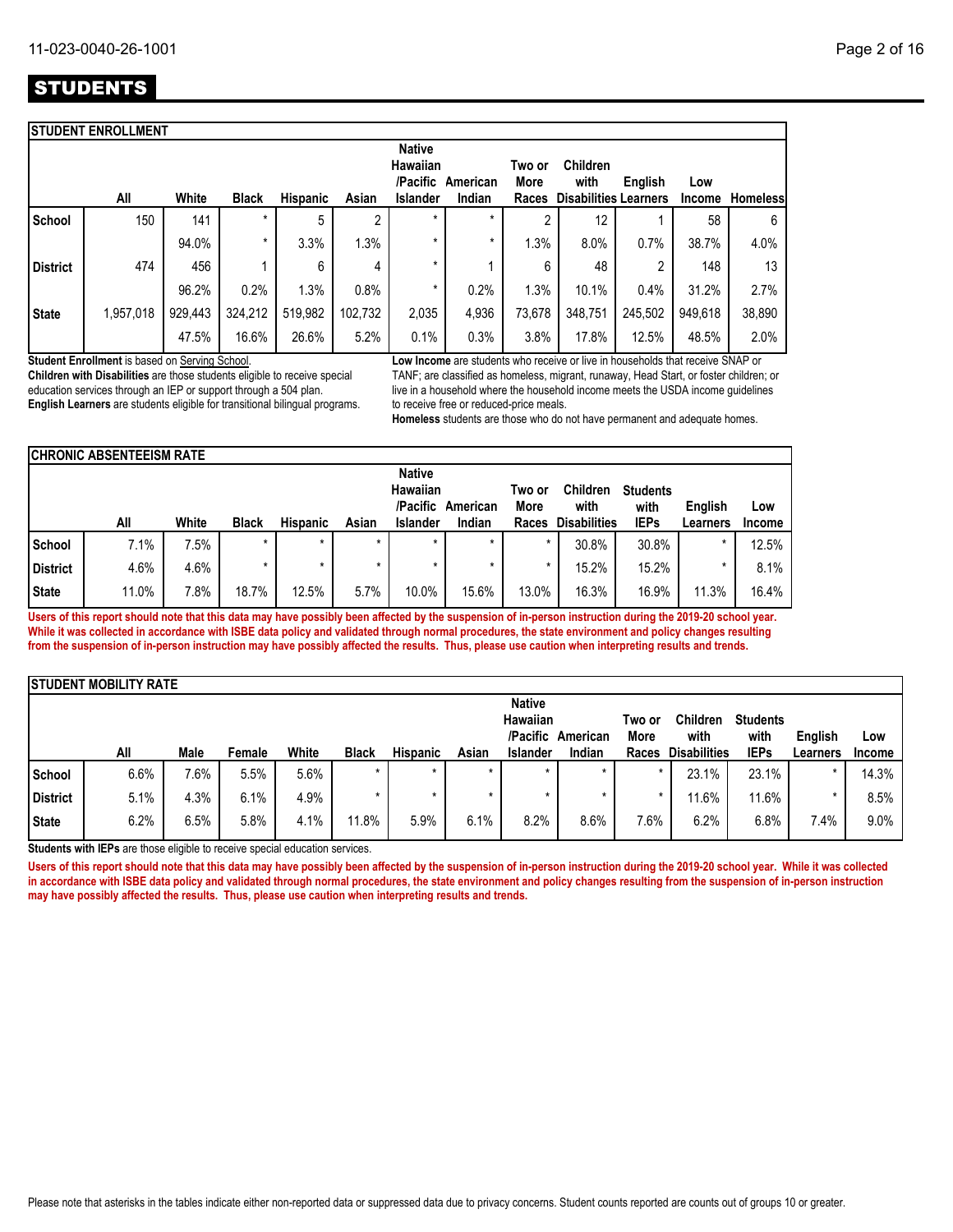# GIFTED STUDENTS

"Gifted Education" is defined as educational services, including differentiated curricula and instructional methods, designed to meet the needs of gifted children as defined in Article 14A of this code.

"Advanced Academic Program" is defined as a course of study to which students are assigned based on advanced cognitive ability or advanced academic achievement compared to local age peers and in which the curriculum is substantially differentiated from the general curriculum to provide appropriate challenge and pace. Note that gifted students are a subset of accelerated placement /advanced academic program students and are included in these metrics also.

| <b>ISTUDENTS ASSESSED FOR</b><br><b>GIFTEDNESS</b> |                          |      |  |  |  |  |  |  |
|----------------------------------------------------|--------------------------|------|--|--|--|--|--|--|
|                                                    | % Students<br># Students |      |  |  |  |  |  |  |
| School                                             |                          |      |  |  |  |  |  |  |
| <b>District</b>                                    | ÷                        |      |  |  |  |  |  |  |
| <b>State</b>                                       | 165,182                  | 7.6% |  |  |  |  |  |  |

|          | <b>STUDENTS ASSESSED FOR GIFTEDNESS (Demographics)</b> |         |        |       |              |                 |         |                           |          |                |                 |          |         |
|----------|--------------------------------------------------------|---------|--------|-------|--------------|-----------------|---------|---------------------------|----------|----------------|-----------------|----------|---------|
|          |                                                        |         |        |       |              |                 |         | <b>Native</b><br>Hawaiian |          |                | <b>Students</b> |          |         |
|          |                                                        |         |        |       |              |                 |         | /Pacific                  | American | Two or<br>More | With            | English  | Low     |
|          | All                                                    | Male    | Female | White | <b>Black</b> | <b>Hispanic</b> | Asian   | <b>Islander</b>           | Indian   | Races          | <b>IEPs</b>     | Learners | Income  |
| School   |                                                        | $\star$ |        |       | $\star$      | $\star$         | $\star$ |                           |          | $\star$        |                 |          | $\star$ |
| District |                                                        | $\star$ |        |       | ÷            | ÷               | $\star$ |                           |          | ×              |                 |          | $\star$ |
| State    | 165,182                                                | 7.5%    | 7.7%   | 8.5%  | 4.7%         | 5.5%            | 18.4%   | 8.1%                      | 7.4%     | 9.1%           | 5.9%            | 6.3%     | 4.7%    |

|                 | <b>ISTUDENTS ASSESSED FOR GIFTEDNESS TAUGHT BY</b><br><b>IGIFTED-ENDORSED TEACHERS</b> |            |  |  |  |  |  |
|-----------------|----------------------------------------------------------------------------------------|------------|--|--|--|--|--|
|                 | # Students                                                                             | % Students |  |  |  |  |  |
| School          | $\star$                                                                                | $\star$    |  |  |  |  |  |
| <b>District</b> | $\star$                                                                                | $\star$    |  |  |  |  |  |
| <b>State</b>    | 0.9%<br>19.414                                                                         |            |  |  |  |  |  |

|                 | <b>STUDENTS ASSESSED FOR GIFTEDNESS TAUGHT BY GIFTED-ENDORSED TEACHERS (Demographics)</b> |         |        |       |              |                 |         |                                                   |                    |                         |                                        |                     |               |
|-----------------|-------------------------------------------------------------------------------------------|---------|--------|-------|--------------|-----------------|---------|---------------------------------------------------|--------------------|-------------------------|----------------------------------------|---------------------|---------------|
|                 | All                                                                                       | Male    | Female | White | <b>Black</b> | <b>Hispanic</b> | Asian   | <b>Native</b><br>Hawaiian<br>/Pacific<br>Islander | American<br>Indian | Two or<br>More<br>Races | <b>Students</b><br>With<br><b>IEPs</b> | English<br>Learners | Low<br>Income |
| School          |                                                                                           | $\star$ |        |       | $\star$      |                 |         |                                                   |                    | $\star$                 | $\star$                                |                     |               |
| <b>District</b> |                                                                                           | $\star$ |        |       | $\star$      |                 | $\star$ |                                                   |                    |                         | $\star$                                |                     |               |
| <b>State</b>    | 19.414                                                                                    | 0.9%    | 0.9%   | 1.1%  | 0.3%         | 0.6%            | 2.7%    | 0.3%                                              | 0.7%               | 0.9%                    | 0.4%                                   | 0.4%                | 0.4%          |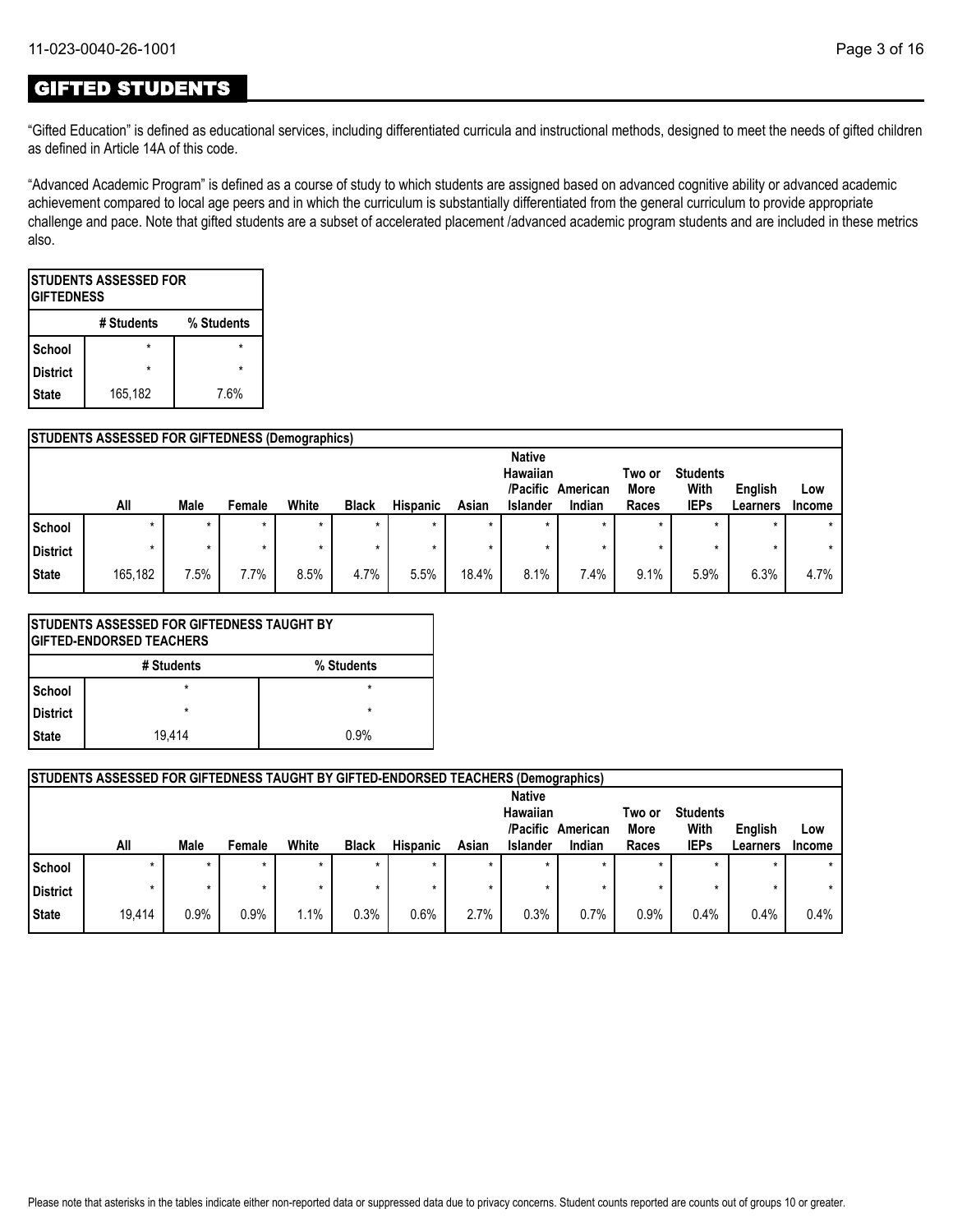## 11-023-0040-26-1001 Page 4 of 16

|            | <b>ISTUDENTS IDENTIFIED AS GIFTED</b> |            |  |  |  |  |  |  |  |
|------------|---------------------------------------|------------|--|--|--|--|--|--|--|
|            | # Students                            | % Students |  |  |  |  |  |  |  |
| l School   | $\star$                               | ×          |  |  |  |  |  |  |  |
| l District | $\star$                               | $\star$    |  |  |  |  |  |  |  |
| State      | 50,813                                | 2.3%       |  |  |  |  |  |  |  |

## **STUDENTS IDENTIFIED AS GIFTED (Demographics)**

|                 |        |         |         |         |              |                 |         | <b>Native</b><br>Hawaiian |          | Two or      | <b>Students</b> |          |               |
|-----------------|--------|---------|---------|---------|--------------|-----------------|---------|---------------------------|----------|-------------|-----------------|----------|---------------|
|                 |        |         |         |         |              |                 |         | /Pacific                  | American | <b>More</b> | With            | English  | Low           |
|                 | All    | Male    | Female  | White   | <b>Black</b> | <b>Hispanic</b> | Asian   | Islander                  | Indian   | Races       | <b>IEPs</b>     | Learners | <b>Income</b> |
| School          | ÷      | $\star$ | $\star$ | $\star$ | $\star$      |                 |         | $\star$                   | $\star$  | $\star$     | $\star$         |          | $\star$       |
| <b>District</b> |        | $\ast$  |         |         | *            |                 |         |                           |          | $\star$     |                 |          | $\star$       |
| State           | 50,813 | 2.3%    | 2.4%    | 2.5%    | 1.1%         | $.4\%$          | $9.9\%$ | 3.4%                      | .3%      | 2.7%        | 0.6%            | 0.5%     | 1.0%          |

|                 | ISTUDENTS IDENTIFIED AS GIFTED TAUGHT BY<br><b>GIFTED-ENDORSED TEACHERS</b> |   |  |  |  |  |  |  |
|-----------------|-----------------------------------------------------------------------------|---|--|--|--|--|--|--|
|                 | # Students<br>% Students                                                    |   |  |  |  |  |  |  |
| School          | $\star$                                                                     | * |  |  |  |  |  |  |
| <b>District</b> | $\star$                                                                     | ÷ |  |  |  |  |  |  |
| <b>State</b>    | 0.4%<br>9.454                                                               |   |  |  |  |  |  |  |

|                 | <b>STUDENTS IDENTIFIED AS GIFTED TAUGHT BY GIFTED-ENDORSED TEACHERS (Demographics)</b> |         |         |       |              |                 |         |                                       |          |                |                         |          |               |
|-----------------|----------------------------------------------------------------------------------------|---------|---------|-------|--------------|-----------------|---------|---------------------------------------|----------|----------------|-------------------------|----------|---------------|
|                 |                                                                                        |         |         |       |              |                 |         | <b>Native</b><br>Hawaiian<br>/Pacific | American | Two or<br>More | <b>Students</b><br>With | English  | Low           |
|                 | All                                                                                    | Male    | Female  | White | <b>Black</b> | <b>Hispanic</b> | Asian   | <b>Islander</b>                       | Indian   | Races          | <b>IEPs</b>             | Learners | <b>Income</b> |
| l School        |                                                                                        | $\star$ | $\star$ |       | $\star$      |                 | $\star$ | $\star$                               |          |                |                         |          |               |
| <b>District</b> |                                                                                        | $\star$ | $\star$ |       |              |                 | $\star$ |                                       |          |                |                         |          |               |
| State           | 9,454                                                                                  | 0.4%    | 0.4%    | 0.5%  | 0.1%         | 0.2%            | 1.9%    | 0.1%                                  | 0.3%     | 0.5%           | 0.1%                    | 0.1%     | 0.1%          |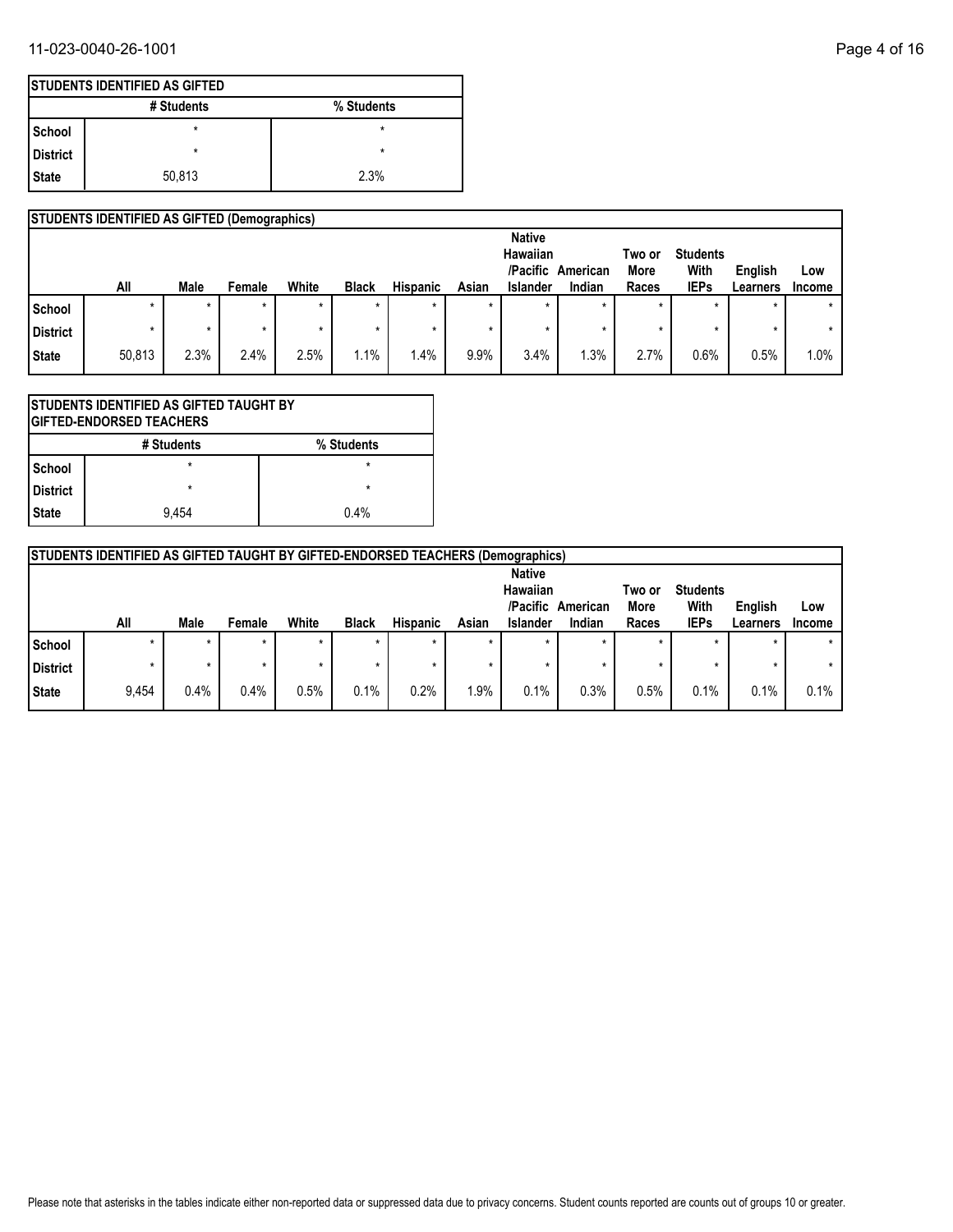## INSTRUCTIONAL SETTING

| <b>TOTAL SCHOOL DAYS</b> |     |  |  |  |  |  |  |
|--------------------------|-----|--|--|--|--|--|--|
| <b>Number of Days</b>    |     |  |  |  |  |  |  |
| School                   | 176 |  |  |  |  |  |  |
| District                 | 176 |  |  |  |  |  |  |
| 175<br>l State           |     |  |  |  |  |  |  |

**Users of this report should note that this data may have possibly been affected by the suspension of in-person instruction during the 2019-20 school year. While it was collected in accordance with ISBE data policy and validated through normal procedures, the state environment and policy changes resulting from the suspension of in-person instruction may have possibly affected the results. Thus, please use caution when interpreting results and trends.**

| % of 8TH GRADERS<br><b>PASSING ALGEBRA I</b> |       |  |  |  |  |  |  |
|----------------------------------------------|-------|--|--|--|--|--|--|
| School                                       | 42.6% |  |  |  |  |  |  |
| <b>District</b>                              | 42.6% |  |  |  |  |  |  |
| State                                        | 30.8% |  |  |  |  |  |  |

**Users of this report should note that this data may have possibly been affected by the suspension of in-person instruction during the 2019-20 school year. HOWEVER, based on the data collected and comparisons to historical data, the data collected for this collection cycle does not, in aggregate, exhibit greater variation than is normally observed from year to year.**

| <b>STUDENT-TO-STAFF RATIOS</b> |                                        |                                       |                                            |                         |  |  |  |  |  |  |
|--------------------------------|----------------------------------------|---------------------------------------|--------------------------------------------|-------------------------|--|--|--|--|--|--|
|                                | Pupil-<br><b>Teacher</b><br>Elementary | Pupil-<br><b>Teacher</b><br>Secondary | Pupil-<br><b>Certified</b><br><b>Staff</b> | Pupil-<br>Administrator |  |  |  |  |  |  |
| School                         | --                                     | --                                    | --                                         |                         |  |  |  |  |  |  |
| <b>District</b>                | 19.0                                   | $\star$                               | 11.3                                       | 270.9                   |  |  |  |  |  |  |
| <b>State</b>                   | 18.1                                   | 18.6                                  | 10.1                                       | 171.1                   |  |  |  |  |  |  |

| HEALTH<br>AND<br><b>WELLNESS</b><br>(days per week) |     |  |  |  |  |
|-----------------------------------------------------|-----|--|--|--|--|
| School                                              | 5.0 |  |  |  |  |
| <b>District</b>                                     | 5.0 |  |  |  |  |
| <b>State</b>                                        | 3.6 |  |  |  |  |

**Users of this report should note that this data may have possibly been affected by the suspension of in-person instruction during the 2019-20 school year. HOWEVER, based on the data collected and comparisons to historical data, the data collected for this collection cycle does not, in aggregate, exhibit greater variation than is normally observed from year to year.**

| <b>AVERAGE CLASS SIZE</b> (as of the first school day in May) |         |         |         |      |         |         |      |      |      |          |         |  |
|---------------------------------------------------------------|---------|---------|---------|------|---------|---------|------|------|------|----------|---------|--|
| Grades                                                        |         |         |         |      |         |         |      |      |      | $9 - 12$ | Overall |  |
| <b>School</b>                                                 | $\star$ | $\star$ | $\star$ |      | $\star$ | $\star$ | 19.8 | 22.9 | 19.9 |          | 20.9    |  |
| <b>District</b>                                               | $\star$ | 15.0    | 19.0    | 22.1 | 21.1    | 26.0    | 19.8 | 22.9 | 19.9 |          | 21.8    |  |
| <b>State</b>                                                  | 19.1    | 20.8    | 21.2    | 21.9 | 22.0    | 22.6    | 23.1 | 23.0 | 22.5 | 21.6     | 21.7    |  |

|                 | <b>TEACHER INFORMATION</b> (Full-Time Equivalents) |       |        |        |              |                 |       |                 |                   |        |          |  |
|-----------------|----------------------------------------------------|-------|--------|--------|--------------|-----------------|-------|-----------------|-------------------|--------|----------|--|
|                 |                                                    |       |        |        |              |                 |       | <b>Native</b>   |                   |        |          |  |
|                 |                                                    |       |        |        |              |                 |       | Hawaiian        |                   | Two or |          |  |
|                 | Total                                              |       |        |        |              |                 |       |                 | /Pacific American | More   |          |  |
|                 | <b>Number</b>                                      | Male  | Female | White  | <b>Black</b> | <b>Hispanic</b> | Asian | <b>Islander</b> | Indian            | Races  | Unknownl |  |
| <b>District</b> | 27                                                 | 7.4%  | 92.6%  | 100.0% | $\star$      | $\star$         |       | $\star$         |                   |        |          |  |
| <b>State</b>    | 131,230                                            | 23.2% | 76.8%  | 82.3%  | 5.9%         | 7.0%            | 1.7%  | 0.1%            | 0.2%              | 0.8%   | 2.0%     |  |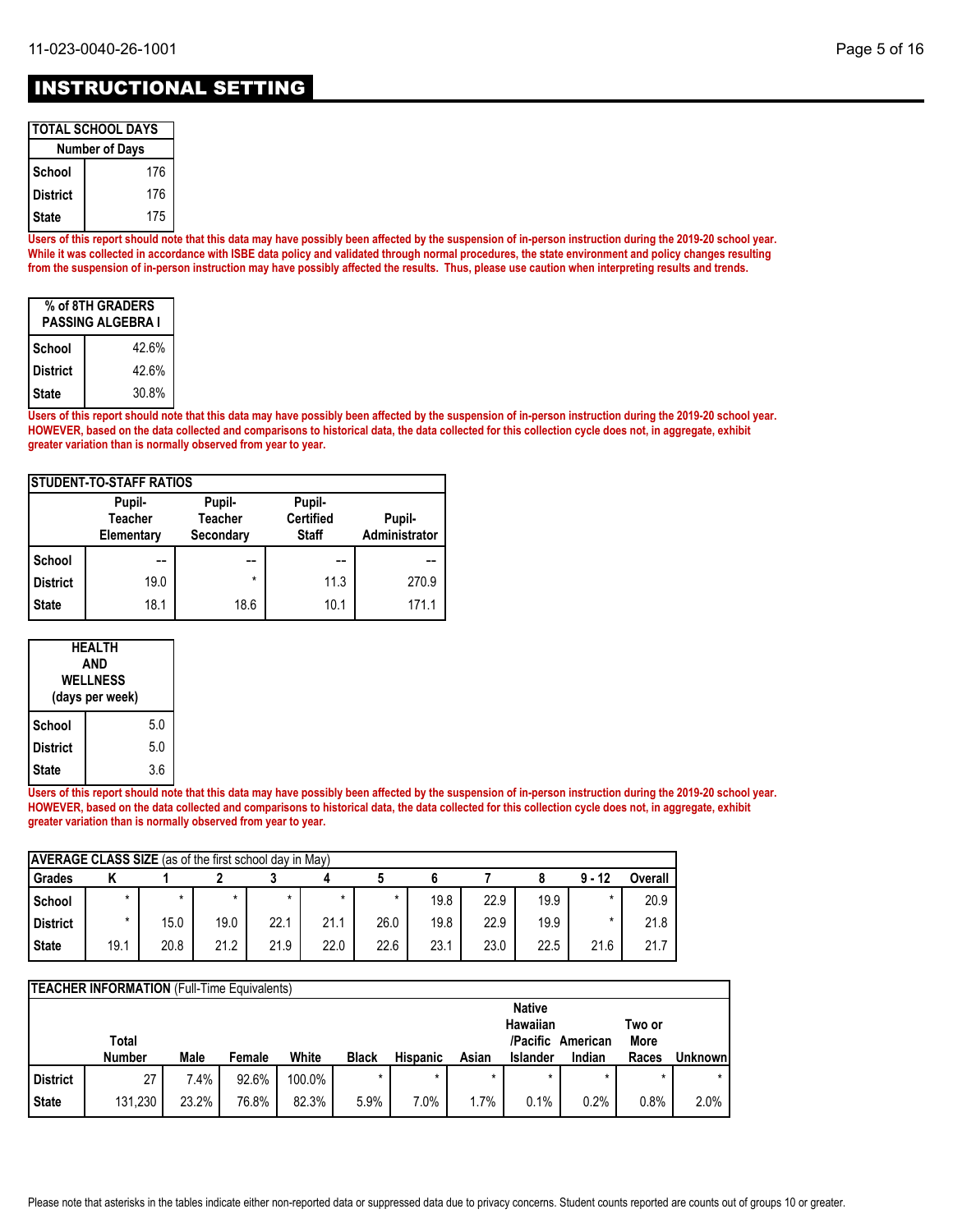### 11-023-0040-26-1001 Page 6 of 16

|                 | <b>TEACHER INFORMATION (Experience)</b>                    |                                                                |                                                |
|-----------------|------------------------------------------------------------|----------------------------------------------------------------|------------------------------------------------|
|                 |                                                            | $%$ of                                                         | $%$ of                                         |
|                 | Average<br><b>Teaching</b><br><b>Experience</b><br>(Years) | <b>Teachers</b><br>with<br><b>Bachelor's</b><br><b>Degrees</b> | <b>Teachers</b><br>with<br>Master's<br>& Above |
| <b>School</b>   |                                                            |                                                                |                                                |
| <b>District</b> | 12.7                                                       | 59.3%                                                          | 40.7%                                          |
| <b>State</b>    | 13.4                                                       | 39.6%                                                          | 59.8%                                          |

|                 | <b>ITEACHER RETENTION RATE</b> |                 | <b>IPRINCIPAL TURNOVER (Count)</b> |
|-----------------|--------------------------------|-----------------|------------------------------------|
| l School        | 88.2%                          | School          | 2.0                                |
| <b>District</b> | 84.6%                          | <b>District</b> | 1.0                                |
| l State         | 85.9%                          | <b>State</b>    | 2.0                                |

### **TEACHER ATTENDANCE RATE**

| School          |       |
|-----------------|-------|
| <b>District</b> | 96.3% |
| <b>State</b>    | 86.6% |

**Users of this report should note that this data may have possibly been affected by the suspension of in-person instruction during the 2019-20 school year. While it was collected in accordance with ISBE data policy and validated through normal procedures, the state environment and policy changes resulting from the suspension of in-person instruction may have possibly affected the results. Thus, please use caution when interpreting results and trends.**

| ITEACHER EVALUATION RATE |        |  |  |  |  |  |  |
|--------------------------|--------|--|--|--|--|--|--|
| School                   |        |  |  |  |  |  |  |
| <b>District</b>          | 100.0% |  |  |  |  |  |  |
| <b>State</b>             | 98.7%  |  |  |  |  |  |  |

**Users of this report should note that this data may have possibly been affected by the suspension of in-person instruction during the 2019-20 school year. While it was collected in accordance with ISBE data policy and validated through normal procedures, the state environment and policy changes resulting from the suspension of in-person instruction may have possibly affected the results. Thus, please use caution when interpreting results and trends.**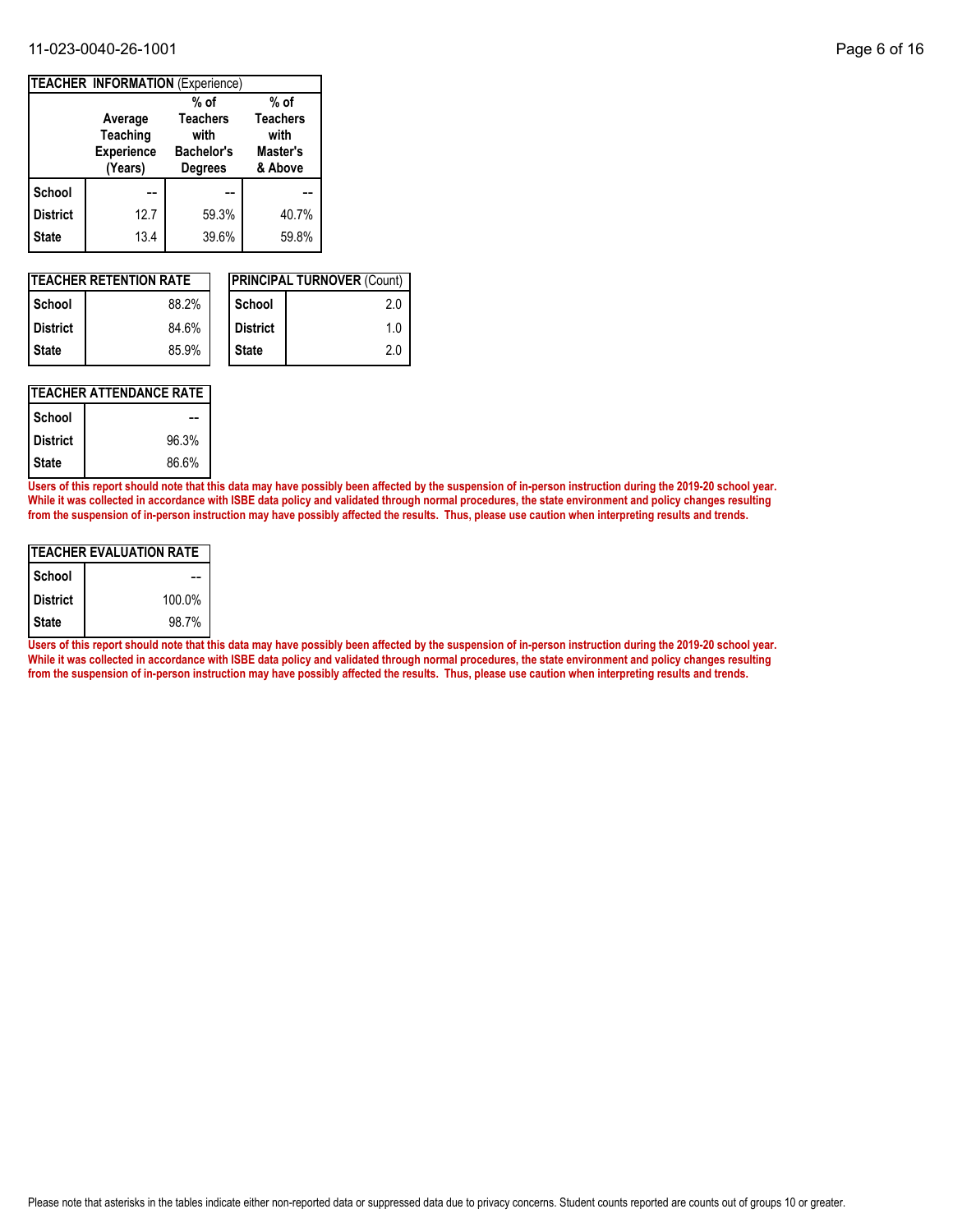# SCHOOL DISTRICT FINANCES

### **AVERAGE TEACHER/ADMINISTRATOR SALARIES**





| <b>IREVENUE BY SOURCE 2018-19</b> |                 |            |         | <b>EXPENDITURE BY FUND 2018-19</b>  |                 |            |         |
|-----------------------------------|-----------------|------------|---------|-------------------------------------|-----------------|------------|---------|
|                                   | <b>District</b> | District % | State % |                                     | <b>District</b> | District % | State % |
| <b>Local Property Taxes</b>       | \$4,092,165     | 59.5%      | 60.3%   | l Education                         | \$3,882,694     | 64.5%      | 70.4%   |
|                                   |                 |            |         | <b>Operations &amp; Maintenance</b> | \$603,199       | 10.0%      | 7.3%    |
| <b>Other Local Funding</b>        | \$474,593       | 6.9%       | 6.1%    | Transportation                      | \$469,724       | 7.8%       | 3.9%    |
|                                   |                 |            |         | Debt Service                        | \$512,571       | 8.5%       | 8.4%    |
| <b>Evidence-Based Funding</b>     | \$1,376,779     | 20.0%      | 21.7%   | Tort                                | \$194,861       | 3.2%       | 1.2%    |
|                                   |                 |            |         | Municipal Retirement/               |                 |            |         |
| <b>Other State Funding</b>        | \$602,031       | 8.8%       | 4.9%    | <b>Social Security</b>              | \$152,992       | 2.5%       | 1.9%    |
|                                   |                 |            |         | <b>Fire Prevention &amp; Safety</b> | \$73,849        | $1.2\%$    | 0.6%    |
| <b>Federal Funding</b>            | \$333,068       | 4.8%       | 7.0%    | <b>Capital Projects</b>             | \$128,342       | 2.1%       | 6.3%    |
| <b>TOTAL</b>                      | \$6,878,636     |            |         | <b>TOTAL</b>                        | \$6,018,232     |            |         |

### **OTHER FINANCIAL INDICATORS**

|            | 2017 Equalized<br><b>Assessed Valuation</b><br>per Pupil | 2017 Total School<br>Tax Rate<br>per \$100 | 2018-19 Instructional<br><b>Expenditure</b><br>per Pupil | 2018-19 Operating<br><b>Expenditure</b><br>per Pupil |
|------------|----------------------------------------------------------|--------------------------------------------|----------------------------------------------------------|------------------------------------------------------|
| l District | \$217,869                                                | 3.94                                       | \$4,446                                                  | \$8,246                                              |
| State      | $***$                                                    | $***$                                      | \$8,582                                                  | \$14.492                                             |

\*\* Due to the way Illinois school districts are configured, state averages for equalized assessed valuation per pupil and total school tax rate per \$100 are not provided.

**Equalized assessed valuation** includes all computed property values upon which a district's local tax rate is calculated.

**Total school tax rate** is a district's total tax rate as it appears on local property tax bills.

**Instructional expenditure per pupil** includes the direct costs of teaching pupils or the interaction between teachers and pupils.

**Operating expenditure per pupil** includes the gross operating cost of a school district excluding summer school, adult education, bond principal retired, and capital expenditures.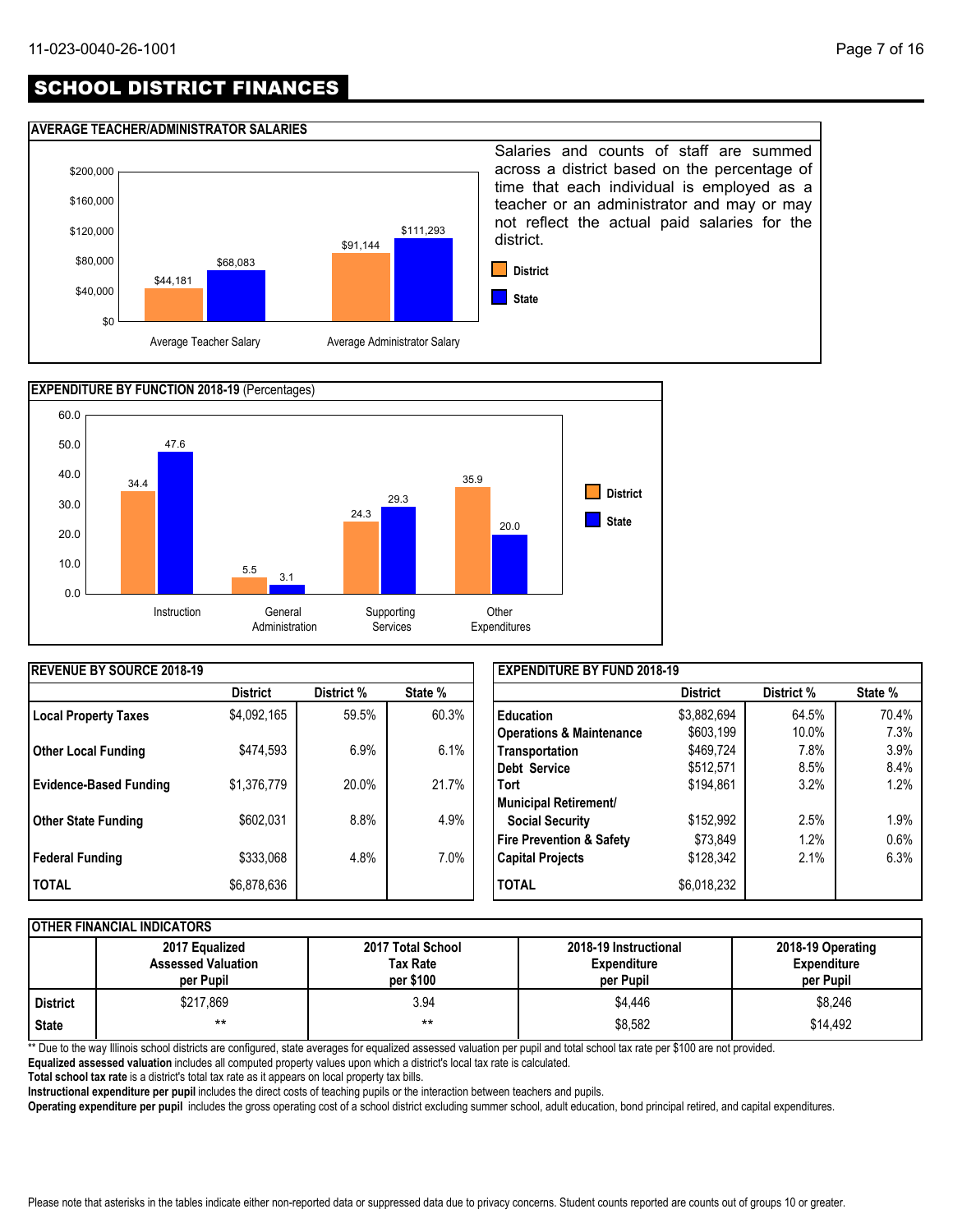# SCHOOL-LEVEL FINANCES

[www.isbe.net/site-based](https://www.isbe.net/site-based). The Every Student Succeeds Act requires LEAs to report school-level expenditure data, beginning with school year 2018-19. LEAs are required to report actual personnel and non-personnel expenditures of both site-specific and district centralized expenditures. These data are self-reported and may differ from Annual Financial Report data. For more information, visit

For Site-Based Expenditure Reporting, enrollment numbers display the average of the enrolled student count on October 1 and March 1 of the reporting year, including all children aged 3 through 21 in grades prekindergarten through 12 served by the LEA or placed in another educational institution by the LEA. Note that students attending only part of each day are counted as proportional students in the count, which may lead to decimal places in the enrollment number.

|                 |                   |       | District Centralized Per-Pupil   Total Per-Pupil Expenditures  <br><b>Site-Level Per-Pupil</b><br><b>Expenditures</b><br><b>Expenditures</b> |         |       |                                     |         |       |                                       |         |                   |                              |
|-----------------|-------------------|-------|----------------------------------------------------------------------------------------------------------------------------------------------|---------|-------|-------------------------------------|---------|-------|---------------------------------------|---------|-------------------|------------------------------|
|                 | <b>Enrollment</b> |       | Federal State/Local Subtotal I                                                                                                               |         |       | <b>Federal State/Local Subtotal</b> |         |       | <b>Federal State/Local Subtotal I</b> |         | <b>Exclusions</b> | Total<br><b>Expenditures</b> |
| School          | 147.00            | \$133 | \$3.226                                                                                                                                      | \$3.359 | \$194 | \$4.274                             | \$4.469 | \$328 | \$7.500                               | \$7.828 |                   |                              |
| <b>District</b> | 670.25            | \$262 | \$4.445                                                                                                                                      | \$4.707 | \$120 | \$2.797                             | \$2.917 | \$382 | \$7.242                               | \$7.625 | \$697.967         | \$5,808,403                  |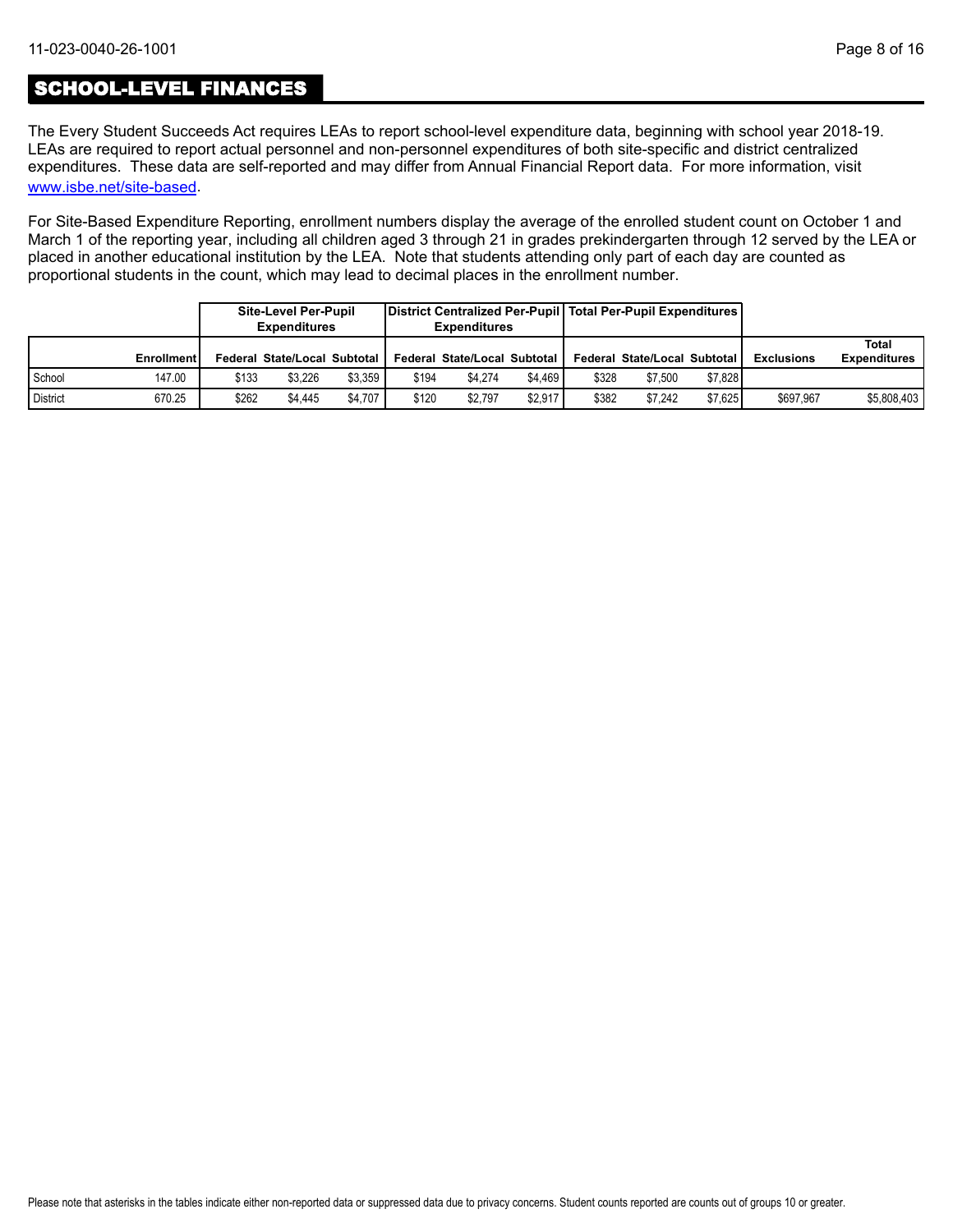## SCHOOL IMPROVEMENT FUNDS

Title I School Improvement - 1003(a) Grant funds are federal Title I funds allocated to districts to support school improvement efforts in schools designated as targeted or comprehensive. Funds must be spent on activities that supplement core programs. Comprehensive schools receive comprehensive support and are required to utilize an approved Learning Partner. Targeted schools receive targeted support and may utilize an approved Learning Partner. Any school utilizing Title I School Improvement - 1003(a) funds must complete an application and School Improvement Report based on a local Board of Education approved School Improvement Plan and submit the Illinois Quality Framework Supporting Rubric. Additional information on the requirements of this grant can be found here:<https://www.isbe.net/Pages/IL-EMPOWER.aspx>

| <b>ISCHOOL IMPROVEMENT FUNDS</b>                                           |                         |                                                                                           |                                                                                     |
|----------------------------------------------------------------------------|-------------------------|-------------------------------------------------------------------------------------------|-------------------------------------------------------------------------------------|
| <b>School Year First</b><br><b>Identified As</b><br><b>Needing Support</b> | <b>Level of Support</b> | Title I School Improvement -<br>1003(a) Funds Received for<br><b>Previous School Year</b> | <b>Reason for Receiving Title I</b><br><b>School Improvement -</b><br>1003(a) Funds |
|                                                                            |                         |                                                                                           |                                                                                     |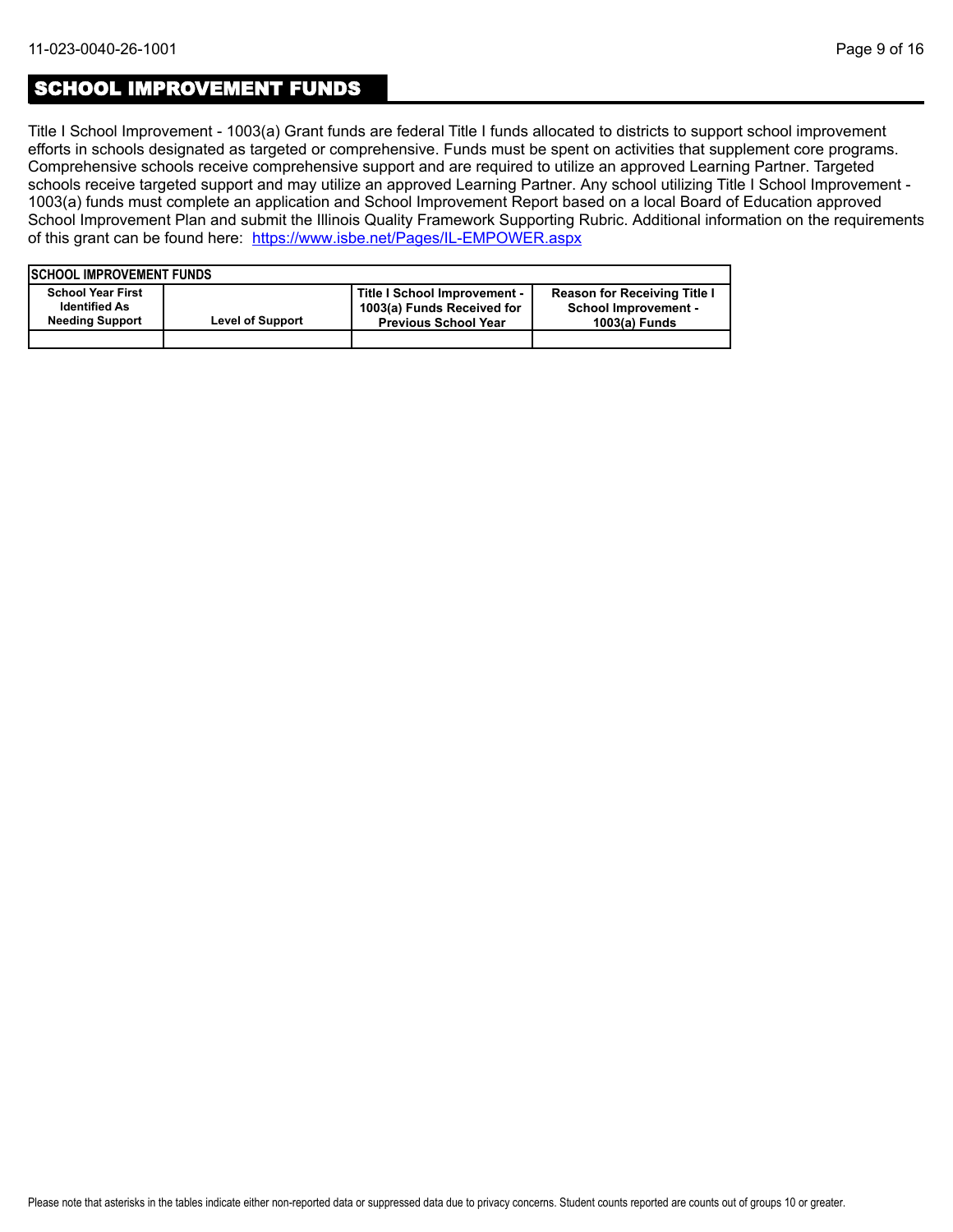# ACADEMIC PERFORMANCE - ASSESSMENTS

The federal Every Student Succeeds Act requires states to provide every school a summative designation. All states were given a waiver of this requirement for school year 2019-2020 due to the impact of COVID-19. The waiver requires that states reissue schools their designations from the previous year. Illinois has four summative designations: Exemplary, Commendable, Targeted Support, and Comprehensive Support. Schools that receive a designation of Targeted Support for particular student groups or Comprehensive Support for the school receive additional funding and resources to build local capacity and improve student outcomes. Multiple measures of school performance and environment determine a school's designation. For more information about Illinois' accountability system please visit [www.isbe.net/summative](http://www.isbe.net/summative)

|                 | <b>ELA PARTICIPATION - ALL TESTS (Demographics)</b> |      |        |       |              |          |       |                                              |                             |                         |                                         |                                        |                            |                      |
|-----------------|-----------------------------------------------------|------|--------|-------|--------------|----------|-------|----------------------------------------------|-----------------------------|-------------------------|-----------------------------------------|----------------------------------------|----------------------------|----------------------|
|                 | All                                                 | Male | Female | White | <b>Black</b> | Hispanic | Asian | <b>Native</b><br>Hawaiian<br><b>Islander</b> | /Pacific American<br>Indian | Two or<br>More<br>Races | Children<br>with<br><b>Disabilities</b> | <b>Students</b><br>with<br><b>IEPs</b> | <b>English</b><br>Learners | Low<br><b>Income</b> |
| School          |                                                     |      |        |       |              |          |       |                                              |                             |                         |                                         |                                        |                            |                      |
| <b>District</b> |                                                     |      |        |       |              |          |       |                                              |                             |                         |                                         |                                        |                            |                      |
| <b>State</b>    |                                                     |      |        |       |              |          |       |                                              |                             |                         |                                         |                                        |                            |                      |

**Due to the suspension of in-person instruction during the 2019-20 school year, the data for this metric is unavailable for use in the School Year 2020 Report Card.**

|                 | MATH PARTICIPATION - ALL TESTS (Demographics) |      |        |       |              |          |       |                           |                   |        |                     |                 |          |        |
|-----------------|-----------------------------------------------|------|--------|-------|--------------|----------|-------|---------------------------|-------------------|--------|---------------------|-----------------|----------|--------|
|                 |                                               |      |        |       |              |          |       | <b>Native</b><br>Hawaiian |                   | Two or | Children            | <b>Students</b> |          |        |
|                 |                                               |      |        |       |              |          |       |                           | /Pacific American | More   | with                | with            | English  | Low    |
|                 | All                                           | Male | Female | White | <b>Black</b> | Hispanic | Asian | Islander                  | Indian            | Races  | <b>Disabilities</b> | <b>IEPs</b>     | Learners | Income |
| School          |                                               |      |        |       |              |          |       |                           |                   |        |                     |                 |          |        |
| <b>District</b> |                                               |      |        |       |              |          |       |                           |                   |        |                     |                 |          |        |
| State           |                                               |      |        |       |              |          |       |                           |                   |        |                     |                 |          |        |
|                 |                                               |      |        |       |              |          |       |                           |                   |        |                     |                 |          |        |

**Due to the suspension of in-person instruction during the 2019-20 school year, the data for this metric is unavailable for use in the School Year 2020 Report Card.**

|                 | <b>SCIENCE PARTICIPATION - ALL TESTS (Demographics)</b> |      |        |       |              |          |       |                           |                   |        |                     |                 |          |        |
|-----------------|---------------------------------------------------------|------|--------|-------|--------------|----------|-------|---------------------------|-------------------|--------|---------------------|-----------------|----------|--------|
|                 |                                                         |      |        |       |              |          |       | <b>Native</b><br>Hawaiian |                   | Two or | Children            | <b>Students</b> |          |        |
|                 |                                                         |      |        |       |              |          |       |                           | /Pacific American | More   | with                | with            | English  | Low    |
|                 | All                                                     | Male | Female | White | <b>Black</b> | Hispanic | Asian | <b>Islander</b>           | Indian            | Races  | <b>Disabilities</b> | <b>IEPs</b>     | Learners | Income |
| School          |                                                         |      |        |       |              |          |       |                           |                   |        |                     |                 |          |        |
| <b>District</b> |                                                         |      |        |       |              |          |       |                           |                   |        |                     |                 |          |        |
| <b>State</b>    |                                                         |      |        |       |              |          |       |                           |                   |        |                     |                 |          |        |
|                 |                                                         |      |        |       |              |          |       |                           |                   |        |                     |                 |          |        |

**Due to the suspension of in-person instruction during the 2019-20 school year, the data for this metric is unavailable for use in the School Year 2020 Report Card.**

#### **NUMBER AND PERCENTAGE OF ENGLISH LEARNERS EXEMPTED FROM ASSESSMENT**

No English Learners are exempted from assessment, including those who are newly arrived in the U.S. Previously, states could exempt newly arrived English Learners from ELA testing only. Under ESSA, states have flexibility in how they test and use scores from newly arrived English Learners. Per the approved Illinois ESSA State Plan, "Illinois will assess newly arrived ELs, enrolled in their first year in U.S. schools, in grades 3-12 in academic content areas: English language arts, mathematics, and science. Data from the first-year assessments will not be included in accountability determinations, but serve solely for baseline purposes."

Please note that asterisks in the tables indicate either non-reported data or suppressed data due to privacy concerns. Student counts reported are counts out of groups 10 or greater.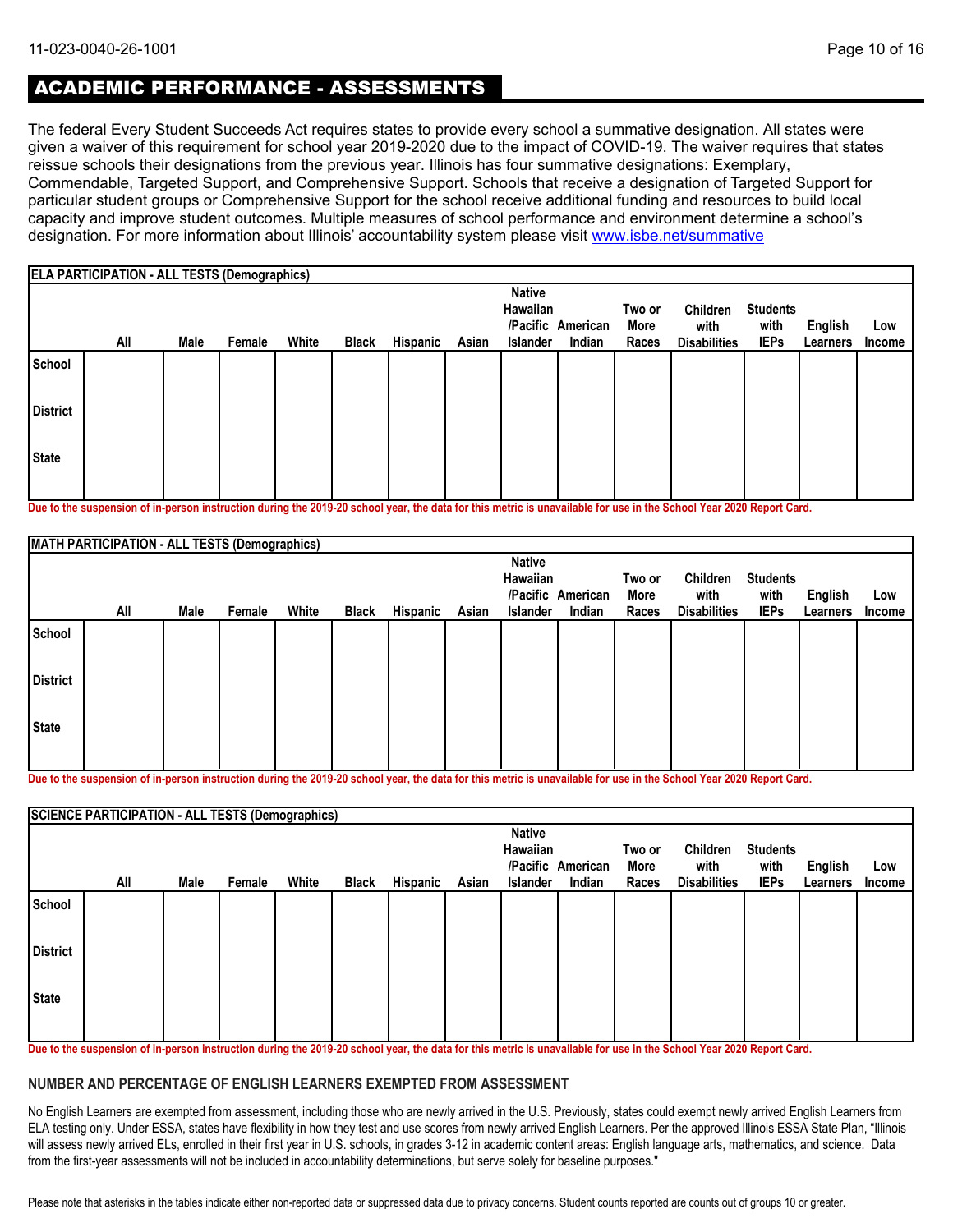|                 | <b>IAR ELA PARTICIPATION (Demographics)</b>                                                                                                                |      |        |       |              |          |       |                                              |                             |                         |                                         |                                        |                     |               |
|-----------------|------------------------------------------------------------------------------------------------------------------------------------------------------------|------|--------|-------|--------------|----------|-------|----------------------------------------------|-----------------------------|-------------------------|-----------------------------------------|----------------------------------------|---------------------|---------------|
|                 | All                                                                                                                                                        | Male | Female | White | <b>Black</b> | Hispanic | Asian | <b>Native</b><br>Hawaiian<br><b>Islander</b> | /Pacific American<br>Indian | Two or<br>More<br>Races | Children<br>with<br><b>Disabilities</b> | <b>Students</b><br>with<br><b>IEPs</b> | English<br>Learners | Low<br>Income |
| School          |                                                                                                                                                            |      |        |       |              |          |       |                                              |                             |                         |                                         |                                        |                     |               |
| <b>District</b> |                                                                                                                                                            |      |        |       |              |          |       |                                              |                             |                         |                                         |                                        |                     |               |
| State           |                                                                                                                                                            |      |        |       |              |          |       |                                              |                             |                         |                                         |                                        |                     |               |
|                 | Dua ta tha ananantan af in naman inaturatiwa dimina tha 9040.90 aghaal wan tha data farthis matuja in manailahla farma in tha Cabaal Vaau 9090 Danaut Caud |      |        |       |              |          |       |                                              |                             |                         |                                         |                                        |                     |               |

**Due to the suspension of in-person instruction during the 2019-20 school year, the data for this metric is unavailable for use in the School Year 2020 Report Card.**

|                 | <b>IAR MATH PARTICIPATION (Demographics)</b> |      |        |       |       |          |       |                           |                   |                |                     |                         |                |               |
|-----------------|----------------------------------------------|------|--------|-------|-------|----------|-------|---------------------------|-------------------|----------------|---------------------|-------------------------|----------------|---------------|
|                 |                                              |      |        |       |       |          |       | <b>Native</b><br>Hawaiian | /Pacific American | Two or<br>More | Children<br>with    | <b>Students</b><br>with | <b>English</b> | Low           |
|                 | All                                          | Male | Female | White | Black | Hispanic | Asian | Islander                  | Indian            | Races          | <b>Disabilities</b> | <b>IEPs</b>             | Learners       | <b>Income</b> |
| School          |                                              |      |        |       |       |          |       |                           |                   |                |                     |                         |                |               |
| <b>District</b> |                                              |      |        |       |       |          |       |                           |                   |                |                     |                         |                |               |
| <b>State</b>    |                                              |      |        |       |       |          |       |                           |                   |                |                     |                         |                |               |

**Due to the suspension of in-person instruction during the 2019-20 school year, the data for this metric is unavailable for use in the School Year 2020 Report Card.**

|                 | SAT ELA PARTICIPATION (Demographics) |      |        |       |       |          |       |                                       |                             |                         |                                         |                                        |                     |               |
|-----------------|--------------------------------------|------|--------|-------|-------|----------|-------|---------------------------------------|-----------------------------|-------------------------|-----------------------------------------|----------------------------------------|---------------------|---------------|
|                 | All                                  | Male | Female | White | Black | Hispanic | Asian | <b>Native</b><br>Hawaiian<br>Islander | /Pacific American<br>Indian | Two or<br>More<br>Races | Children<br>with<br><b>Disabilities</b> | <b>Students</b><br>with<br><b>IEPs</b> | English<br>Learners | Low<br>Income |
| School          |                                      |      |        |       |       |          |       |                                       |                             |                         |                                         |                                        |                     |               |
| <b>District</b> |                                      |      |        |       |       |          |       |                                       |                             |                         |                                         |                                        |                     |               |
| <b>State</b>    |                                      |      |        |       |       |          |       |                                       |                             |                         |                                         |                                        |                     |               |

**Due to the suspension of in-person instruction during the 2019-20 school year, the data for this metric is unavailable for use in the School Year 2020 Report Card.**

|                 | SAT MATH PARTICIPATION (Demographics) |      |        |       |              |          |       |                                       |                             |                         |                                         |                                        |                            |               |
|-----------------|---------------------------------------|------|--------|-------|--------------|----------|-------|---------------------------------------|-----------------------------|-------------------------|-----------------------------------------|----------------------------------------|----------------------------|---------------|
|                 | All                                   | Male | Female | White | <b>Black</b> | Hispanic | Asian | <b>Native</b><br>Hawaiian<br>Islander | /Pacific American<br>Indian | Two or<br>More<br>Races | Children<br>with<br><b>Disabilities</b> | <b>Students</b><br>with<br><b>IEPs</b> | <b>English</b><br>Learners | Low<br>Income |
| School          |                                       |      |        |       |              |          |       |                                       |                             |                         |                                         |                                        |                            |               |
| <b>District</b> |                                       |      |        |       |              |          |       |                                       |                             |                         |                                         |                                        |                            |               |
| <b>State</b>    |                                       |      |        |       |              |          |       |                                       |                             |                         |                                         |                                        |                            |               |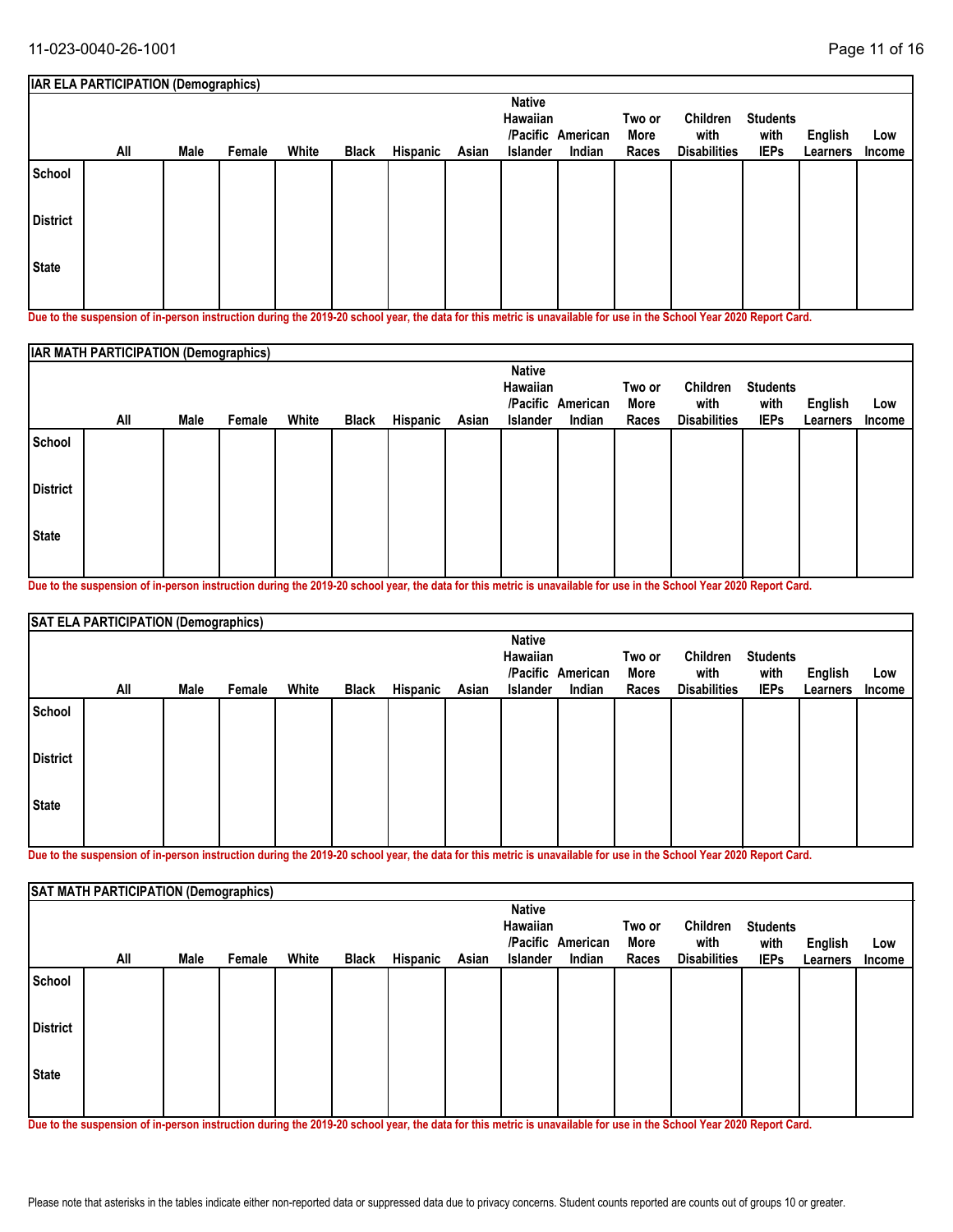|                 | DLM-AA ELA PARTICIPATION (Demographics)                                                                                                                    |      |        |       |              |          |       |                                                          |                    |                         |                                         |                                        |                     |               |
|-----------------|------------------------------------------------------------------------------------------------------------------------------------------------------------|------|--------|-------|--------------|----------|-------|----------------------------------------------------------|--------------------|-------------------------|-----------------------------------------|----------------------------------------|---------------------|---------------|
|                 | All                                                                                                                                                        | Male | Female | White | <b>Black</b> | Hispanic | Asian | <b>Native</b><br>Hawaiian<br>/Pacific<br><b>Islander</b> | American<br>Indian | Two or<br>More<br>Races | Children<br>with<br><b>Disabilities</b> | <b>Students</b><br>with<br><b>IEPs</b> | English<br>Learners | Low<br>Income |
| School          |                                                                                                                                                            |      |        |       |              |          |       |                                                          |                    |                         |                                         |                                        |                     |               |
| <b>District</b> |                                                                                                                                                            |      |        |       |              |          |       |                                                          |                    |                         |                                         |                                        |                     |               |
| l State         |                                                                                                                                                            |      |        |       |              |          |       |                                                          |                    |                         |                                         |                                        |                     |               |
|                 | Dua ta tha ananantan af in naman inaturatiwa dimina tha 9040.90 aghaal wan tha data farthis matuja in manailahla farma in tha Cabaal Vaau 9090 Danaut Caud |      |        |       |              |          |       |                                                          |                    |                         |                                         |                                        |                     |               |

**Due to the suspension of in-person instruction during the 2019-20 school year, the data for this metric is unavailable for use in the School Year 2020 Report Card.**

|                 | DLM-AA MATH PARTICIPATION (Demographics) |      |        |       |              |          |       |                                              |                             |                         |                                         |                                        |                            |                      |
|-----------------|------------------------------------------|------|--------|-------|--------------|----------|-------|----------------------------------------------|-----------------------------|-------------------------|-----------------------------------------|----------------------------------------|----------------------------|----------------------|
|                 | All                                      | Male | Female | White | <b>Black</b> | Hispanic | Asian | <b>Native</b><br>Hawaiian<br><b>Islander</b> | /Pacific American<br>Indian | Two or<br>More<br>Races | Children<br>with<br><b>Disabilities</b> | <b>Students</b><br>with<br><b>IEPs</b> | <b>English</b><br>Learners | Low<br><b>Income</b> |
| School          |                                          |      |        |       |              |          |       |                                              |                             |                         |                                         |                                        |                            |                      |
| <b>District</b> |                                          |      |        |       |              |          |       |                                              |                             |                         |                                         |                                        |                            |                      |
| <b>State</b>    |                                          |      |        |       |              |          |       |                                              |                             |                         |                                         |                                        |                            |                      |

**Due to the suspension of in-person instruction during the 2019-20 school year, the data for this metric is unavailable for use in the School Year 2020 Report Card.**

|                 | DLM-AA SCIENCE PARTICIPATION (Demographics) |      |        |       |       |          |       |                 |                   |        |                     |                 |          |        |
|-----------------|---------------------------------------------|------|--------|-------|-------|----------|-------|-----------------|-------------------|--------|---------------------|-----------------|----------|--------|
|                 |                                             |      |        |       |       |          |       | <b>Native</b>   |                   |        |                     |                 |          |        |
|                 |                                             |      |        |       |       |          |       | Hawaiian        |                   | Two or | Children            | <b>Students</b> |          |        |
|                 |                                             |      |        |       |       |          |       |                 | /Pacific American | More   | with                | with            | English  | Low    |
|                 | All                                         | Male | Female | White | Black | Hispanic | Asian | <b>Islander</b> | Indian            | Races  | <b>Disabilities</b> | <b>IEPs</b>     | Learners | Income |
| School          |                                             |      |        |       |       |          |       |                 |                   |        |                     |                 |          |        |
| <b>District</b> |                                             |      |        |       |       |          |       |                 |                   |        |                     |                 |          |        |
| <b>State</b>    |                                             |      |        |       |       |          |       |                 |                   |        |                     |                 |          |        |
|                 |                                             |      |        |       |       |          |       |                 |                   |        |                     |                 |          |        |

**Due to the suspension of in-person instruction during the 2019-20 school year, the data for this metric is unavailable for use in the School Year 2020 Report Card.**

|                 | <b>ISA PARTICIPATION (Demographics)</b> |      |        |       |              |          |       |                                       |                             |                         |                                         |                                        |                            |               |
|-----------------|-----------------------------------------|------|--------|-------|--------------|----------|-------|---------------------------------------|-----------------------------|-------------------------|-----------------------------------------|----------------------------------------|----------------------------|---------------|
|                 | All                                     | Male | Female | White | <b>Black</b> | Hispanic | Asian | <b>Native</b><br>Hawaiian<br>Islander | /Pacific American<br>Indian | Two or<br>More<br>Races | Children<br>with<br><b>Disabilities</b> | <b>Students</b><br>with<br><b>IEPs</b> | <b>English</b><br>Learners | Low<br>Income |
| School          |                                         |      |        |       |              |          |       |                                       |                             |                         |                                         |                                        |                            |               |
| <b>District</b> |                                         |      |        |       |              |          |       |                                       |                             |                         |                                         |                                        |                            |               |
| State           |                                         |      |        |       |              |          |       |                                       |                             |                         |                                         |                                        |                            |               |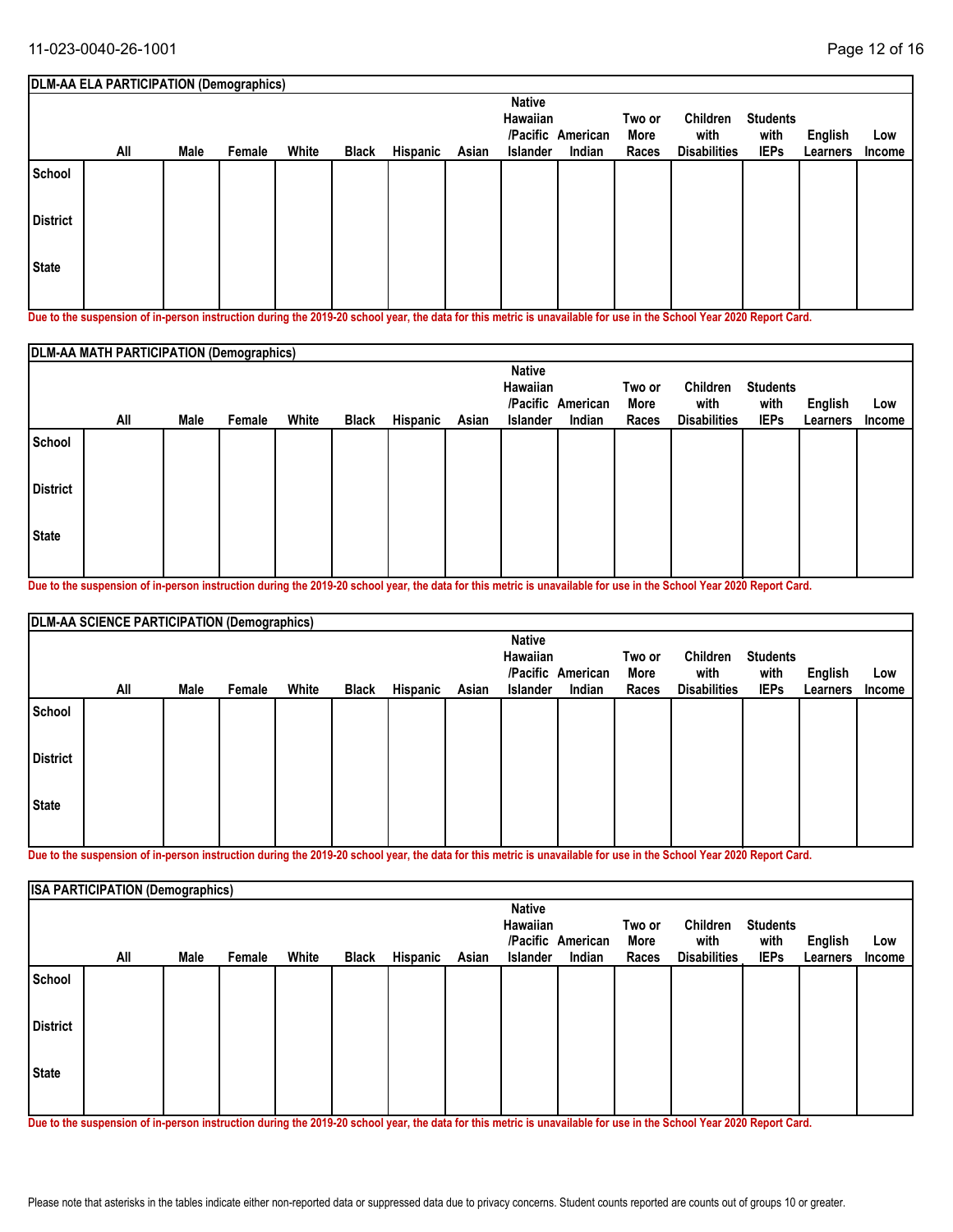#### 11-023-0040-26-1001 Page 13 of 16

| <b>ELA PROFICIENCY - ALL TESTS (Demographics)</b> |                 |      |        |       |              |  |                |                      |                             |  |  |
|---------------------------------------------------|-----------------|------|--------|-------|--------------|--|----------------|----------------------|-----------------------------|--|--|
| All                                               |                 |      |        |       |              |  | <b>Native</b>  |                      | Two or<br>More<br>Races     |  |  |
|                                                   |                 |      |        |       |              |  |                |                      |                             |  |  |
|                                                   |                 |      |        |       |              |  |                |                      |                             |  |  |
|                                                   |                 |      |        |       |              |  |                |                      |                             |  |  |
|                                                   |                 |      |        |       |              |  |                |                      |                             |  |  |
|                                                   | <b>Students</b> | Male | Female | White | <b>Black</b> |  | Hispanic Asian | Hawaiian<br>Islander | /Pacific American<br>Indian |  |  |

**Due to the suspension of in-person instruction during the 2019-20 school year, the data for this metric is unavailable for use in the School Year 2020 Report Card.**

|                 | <b>ELA PROFICIENCY - ALL TESTS (Demographics Continued)</b> |                                        |                                   |               |                  |                     |                 |
|-----------------|-------------------------------------------------------------|----------------------------------------|-----------------------------------|---------------|------------------|---------------------|-----------------|
|                 | <b>Children</b><br>with<br><b>Disabilities</b>              | <b>Students</b><br>with<br><b>IEPs</b> | <b>English</b><br><b>Learners</b> | Low<br>Income | Homeless Migrant | Youth<br>In<br>Care | <b>Military</b> |
| <b>School</b>   |                                                             |                                        |                                   |               |                  |                     |                 |
| <b>District</b> |                                                             |                                        |                                   |               |                  |                     |                 |
| <b>State</b>    |                                                             |                                        |                                   |               |                  |                     |                 |
|                 |                                                             |                                        |                                   |               |                  |                     |                 |

**Due to the suspension of in-person instruction during the 2019-20 school year, the data for this metric is unavailable for use in the School Year 2020 Report Card.**

| <b>MATH PROFICIENCY - ALL TESTS (Demographics)</b> |                 |      |        |       |  |  |               |                                           |                             |  |  |  |
|----------------------------------------------------|-----------------|------|--------|-------|--|--|---------------|-------------------------------------------|-----------------------------|--|--|--|
| All                                                |                 |      |        |       |  |  | <b>Native</b> |                                           | Two or<br>More              |  |  |  |
|                                                    |                 |      |        |       |  |  |               |                                           | Races                       |  |  |  |
|                                                    |                 |      |        |       |  |  |               |                                           |                             |  |  |  |
|                                                    |                 |      |        |       |  |  |               |                                           |                             |  |  |  |
|                                                    |                 |      |        |       |  |  |               |                                           |                             |  |  |  |
|                                                    | <b>Students</b> | Male | Female | White |  |  |               | Hawaiian<br>Black Hispanic Asian Islander | /Pacific American<br>Indian |  |  |  |

**Due to the suspension of in-person instruction during the 2019-20 school year, the data for this metric is unavailable for use in the School Year 2020 Report Card.**

|                 | <b>Children</b><br>with | <b>Students</b><br>with | English         | Low |                         | Youth<br>In. |          |
|-----------------|-------------------------|-------------------------|-----------------|-----|-------------------------|--------------|----------|
|                 | <b>Disabilities</b>     | <b>IEPs</b>             | <b>Learners</b> |     | Income Homeless Migrant | Care         | Military |
| School          |                         |                         |                 |     |                         |              |          |
| <b>District</b> |                         |                         |                 |     |                         |              |          |
| <b>State</b>    |                         |                         |                 |     |                         |              |          |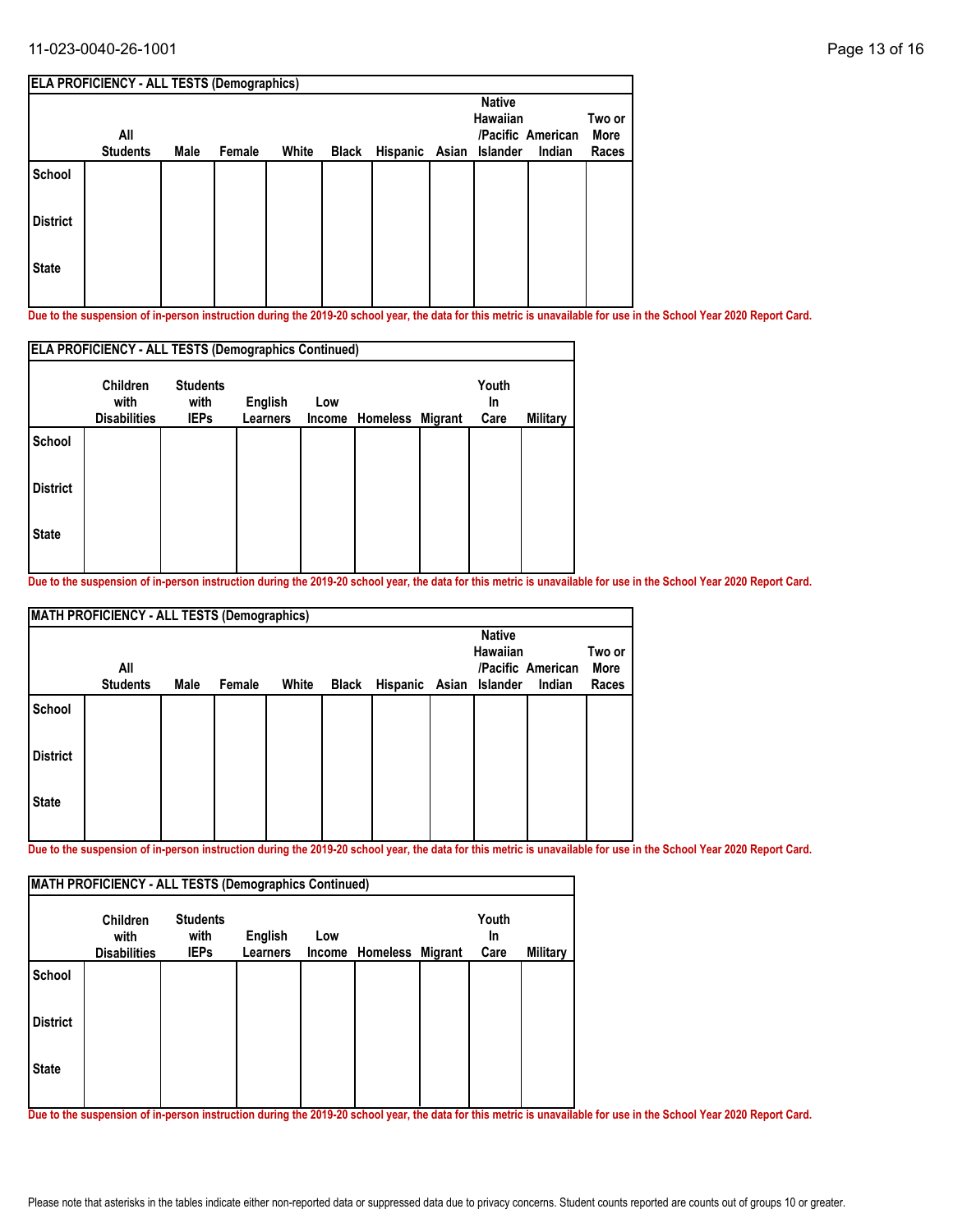### 11-023-0040-26-1001 Page 14 of 16

|                 |                        | <b>SCIENCE PROFICIENCY - ALL TESTS (Demographics)</b> |        |       |       |                         |  |                                  |                             |                         |  |  |  |  |
|-----------------|------------------------|-------------------------------------------------------|--------|-------|-------|-------------------------|--|----------------------------------|-----------------------------|-------------------------|--|--|--|--|
|                 | All<br><b>Students</b> | Male                                                  | Female | White | Black | Hispanic Asian Islander |  | <b>Native</b><br><b>Hawaiian</b> | /Pacific American<br>Indian | Two or<br>More<br>Races |  |  |  |  |
| School          |                        |                                                       |        |       |       |                         |  |                                  |                             |                         |  |  |  |  |
| <b>District</b> |                        |                                                       |        |       |       |                         |  |                                  |                             |                         |  |  |  |  |
| <b>State</b>    |                        |                                                       |        |       |       |                         |  |                                  |                             |                         |  |  |  |  |

**Due to the suspension of in-person instruction during the 2019-20 school year, the data for this metric is unavailable for use in the School Year 2020 Report Card.**

|                 | <b>SCIENCE PROFICIENCY - ALL TESTS (Demographics Continued)</b> |                                        |                            |     |                         |                     |          |
|-----------------|-----------------------------------------------------------------|----------------------------------------|----------------------------|-----|-------------------------|---------------------|----------|
|                 | <b>Children</b><br>with<br><b>Disabilities</b>                  | <b>Students</b><br>with<br><b>IEPs</b> | English<br><b>Learners</b> | Low | Income Homeless Migrant | Youth<br>In<br>Care | Military |
| <b>School</b>   |                                                                 |                                        |                            |     |                         |                     |          |
| <b>District</b> |                                                                 |                                        |                            |     |                         |                     |          |
| <b>State</b>    |                                                                 |                                        |                            |     |                         |                     |          |
|                 |                                                                 |                                        |                            |     |                         |                     |          |

|                 | <b>EL PROFICIENCY ON ACCESS</b> |         |                                            |         |         |             |         |  |  |  |  |  |
|-----------------|---------------------------------|---------|--------------------------------------------|---------|---------|-------------|---------|--|--|--|--|--|
|                 |                                 |         |                                            |         |         |             | %       |  |  |  |  |  |
|                 |                                 |         |                                            |         |         | Long        | Long    |  |  |  |  |  |
|                 | #                               |         | %                                          |         | %       | <b>Term</b> | Term    |  |  |  |  |  |
|                 | <b>ELS</b>                      | Tested  | <b>Participation Proficient Proficient</b> |         |         | EL          | EL      |  |  |  |  |  |
| <b>School</b>   | $\star$                         | $\star$ | $\star$                                    | $\star$ | $\star$ | $\star$     |         |  |  |  |  |  |
| <b>District</b> | $\star$                         | $\star$ | $\star$                                    | $\star$ | $\star$ | $\star$     | $\star$ |  |  |  |  |  |
| <b>State</b>    | 223,399                         | 220,920 | 98.9%                                      | 17,503  | 7.9%    | 20,127      | 9.0%    |  |  |  |  |  |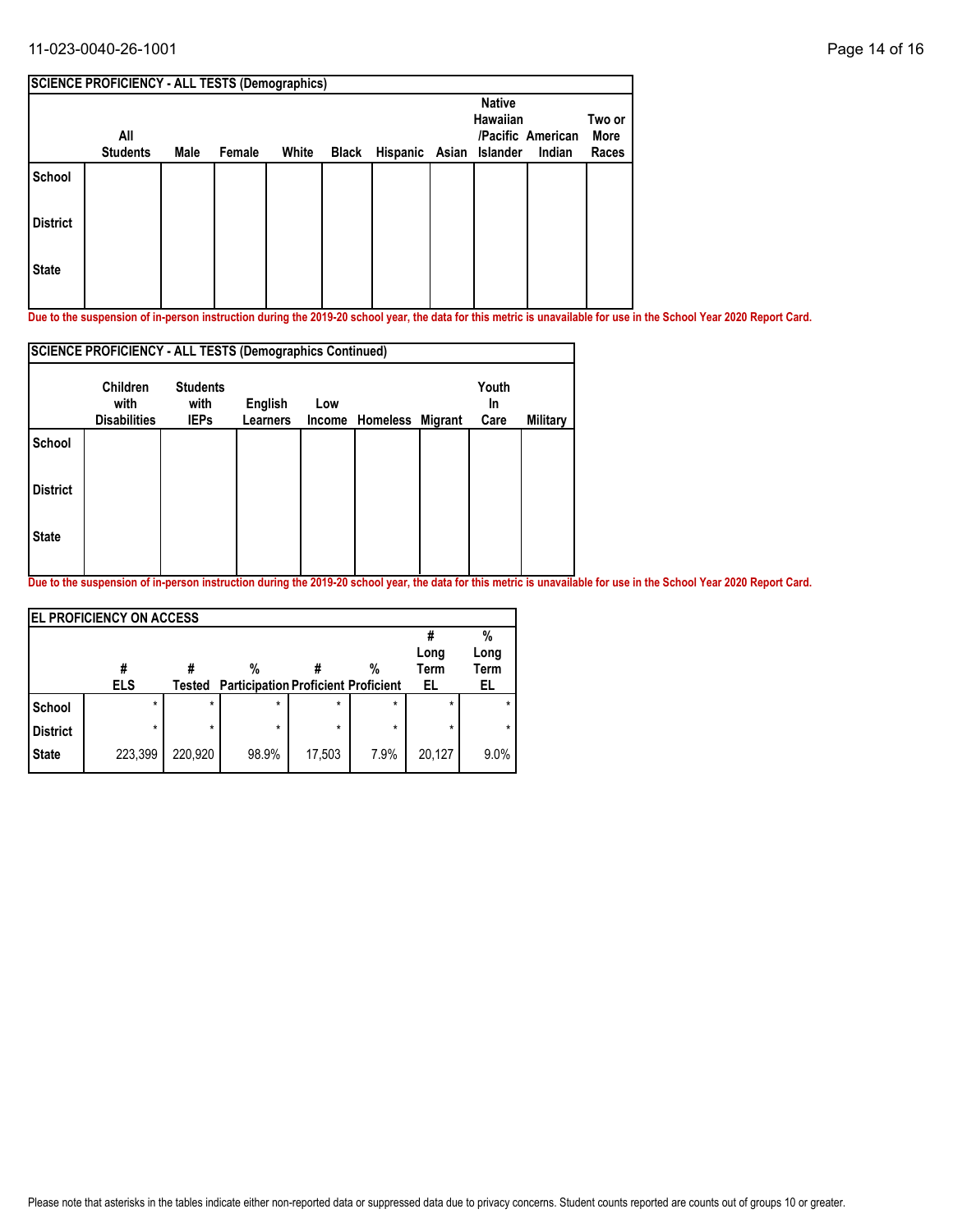|                 | <b>MEAN ELA GROWTH PERCENTILE - IAR (Demographics)</b> |             |        |       |       |          |       |                                                   |                    |                         |
|-----------------|--------------------------------------------------------|-------------|--------|-------|-------|----------|-------|---------------------------------------------------|--------------------|-------------------------|
|                 | All<br><b>Students</b>                                 | <b>Male</b> | Female | White | Black | Hispanic | Asian | <b>Native</b><br>Hawaiian<br>/Pacific<br>Islander | American<br>Indian | Two or<br>More<br>Races |
| School          |                                                        |             |        |       |       |          |       |                                                   |                    |                         |
| <b>District</b> |                                                        |             |        |       |       |          |       |                                                   |                    |                         |
| <b>State</b>    |                                                        |             |        |       |       |          |       |                                                   |                    |                         |

**Due to the suspension of in-person instruction during the 2019-20 school year, the data for this metric is unavailable for use in the School Year 2020 Report Card.**

| Youth<br><b>Students</b><br><b>Children</b><br>with<br>English<br>with<br>Low<br>In |             |                 |        |  |  |                                                                               |          |  |  |  |  |  |
|-------------------------------------------------------------------------------------|-------------|-----------------|--------|--|--|-------------------------------------------------------------------------------|----------|--|--|--|--|--|
| <b>Disabilities</b>                                                                 | <b>IEPs</b> | <b>Learners</b> | Income |  |  | Care                                                                          | Military |  |  |  |  |  |
|                                                                                     |             |                 |        |  |  |                                                                               |          |  |  |  |  |  |
|                                                                                     |             |                 |        |  |  |                                                                               |          |  |  |  |  |  |
|                                                                                     |             |                 |        |  |  |                                                                               |          |  |  |  |  |  |
|                                                                                     |             |                 |        |  |  | MEAN ELA GROWTH PERCENTILE - IAR (Demographics Continued)<br>Homeless Migrant |          |  |  |  |  |  |

**Due to the suspension of in-person instruction during the 2019-20 school year, the data for this metric is unavailable for use in the School Year 2020 Report Card.**

|                 | <b>MEAN MATH GROWTH PERCENTILE - IAR (Demographics)</b> |      |        |       |              |          |       |                                                   |                    |                         |  |  |
|-----------------|---------------------------------------------------------|------|--------|-------|--------------|----------|-------|---------------------------------------------------|--------------------|-------------------------|--|--|
|                 | All<br><b>Students</b>                                  | Male | Female | White | <b>Black</b> | Hispanic | Asian | <b>Native</b><br>Hawaiian<br>/Pacific<br>Islander | American<br>Indian | Two or<br>More<br>Races |  |  |
| School          |                                                         |      |        |       |              |          |       |                                                   |                    |                         |  |  |
| <b>District</b> |                                                         |      |        |       |              |          |       |                                                   |                    |                         |  |  |
| <b>State</b>    |                                                         |      |        |       |              |          |       |                                                   |                    |                         |  |  |

**Due to the suspension of in-person instruction during the 2019-20 school year, the data for this metric is unavailable for use in the School Year 2020 Report Card.**

|                 | <b>Children</b><br>with | <b>Students</b><br>with | English         | Low    |                  | Youth<br><b>In</b> |                 |
|-----------------|-------------------------|-------------------------|-----------------|--------|------------------|--------------------|-----------------|
|                 | <b>Disabilities</b>     | <b>IEPs</b>             | <b>Learners</b> | Income | Homeless Migrant | Care               | <b>Military</b> |
| School          |                         |                         |                 |        |                  |                    |                 |
| <b>District</b> |                         |                         |                 |        |                  |                    |                 |
| <b>State</b>    |                         |                         |                 |        |                  |                    |                 |